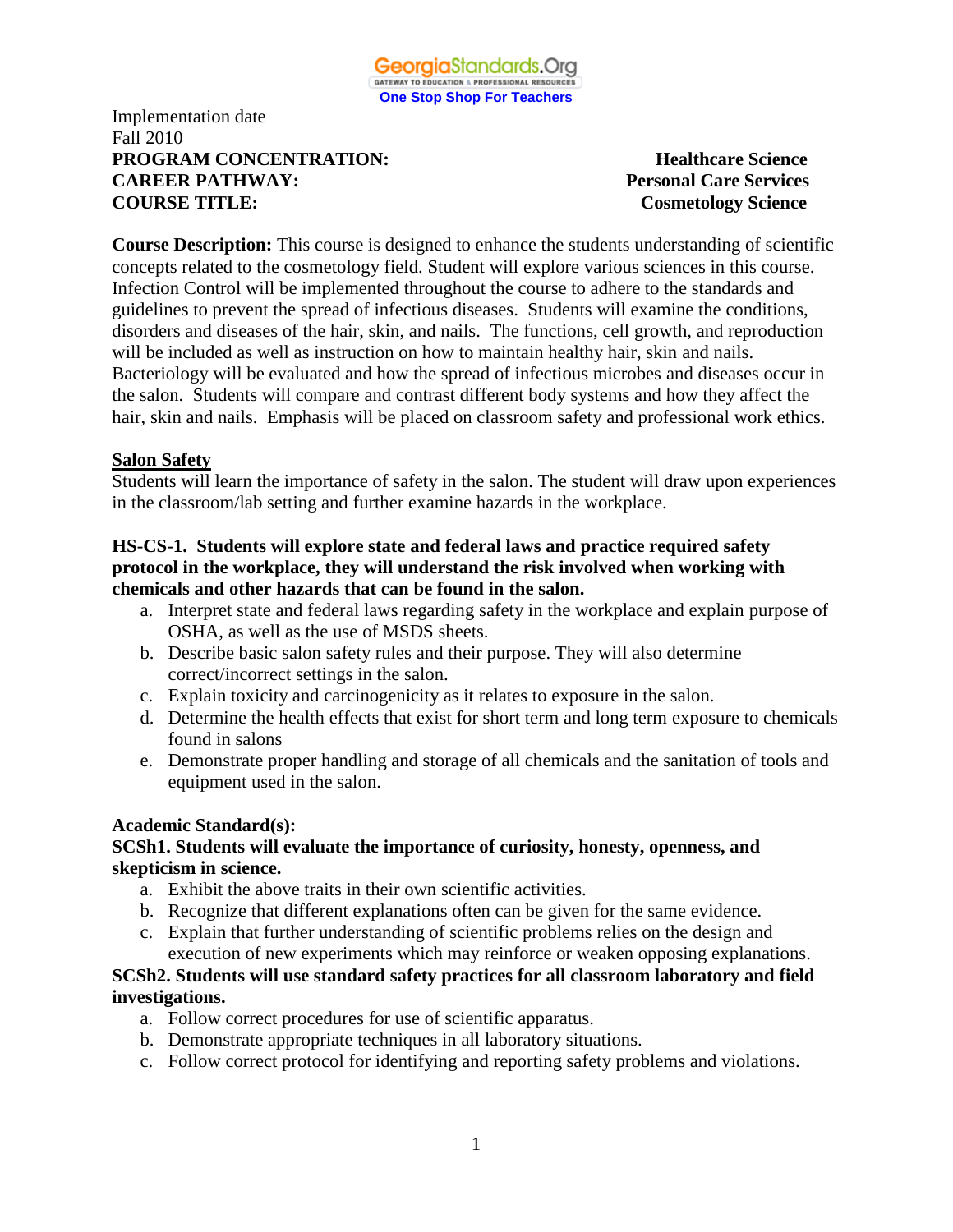# **HS-CS-2. Students will understand how science is used in cosmetology and predict the outcome of services using the three step scientific method.**

- a. Investigate how science is used in cosmetology.
- b. Use the three step scientific method (observation, reasoning, and testing) to evaluate services that have been performed.
- c. Explain the relationship between cause and effects and its importance.
- d. Interpret scientific research to choose the proper products needed for the service that is to be performed.

# **Academic Standard(s):**

# **SCSh3. Students will identify and investigate problems scientifically.**

- a. Suggest reasonable hypotheses for identified problems.
- b. Develop procedures for solving scientific problems.

# **SCSh7. Students will analyze how scientific knowledge is developed.**

# **Students recognize that**:

- a. The universe is a vast single system in which the basic principles are the same everywhere.
- b. Universal principles are discovered through observation and experimental verification.

# **SCSh8. Students will understand important features of the process of scientific inquiry. Students will apply the following to inquiry learning practices:**

b. Scientific researchers are expected to critically assess the quality of data including possible sources of bias in their investigations' hypotheses, observations, data analyses, and interpretations.

# **Structure of Hair, Skin, and Nails**

Students will understand anatomy and physiology exploring the structure of cells, hair, skin, and nails as well as systems of the body and explain why it is important for cosmetologist to have an understanding of the body.

# **HS-CS-3. Students will understand the basic structure of life. The student will examine the periodic table of elements, cells and their reproduction.**

- a. Examine the periodic table of elements and explain the COHNS elements.
- b. Distinguish between organic and inorganic.
- c. Label and explain the function of each part of a cell.
- d. Diagram the phases of mitosis.
- e. Explain the relationship between hair growth and skin renewal through the reproduction of cells.

# **Academic Standard(s)**

# **SPS1. Students will investigate our current understanding of the atom.**

- a. Examine the structure of the atom in terms of proton, electron, and neutron locations.
	- atomic mass and atomic number.

#### **SPS4. Students will investigate the arrangement of the Periodic Table.**

#### **SB1. Students will analyze the nature of the relationships between structures and functions in living cells.**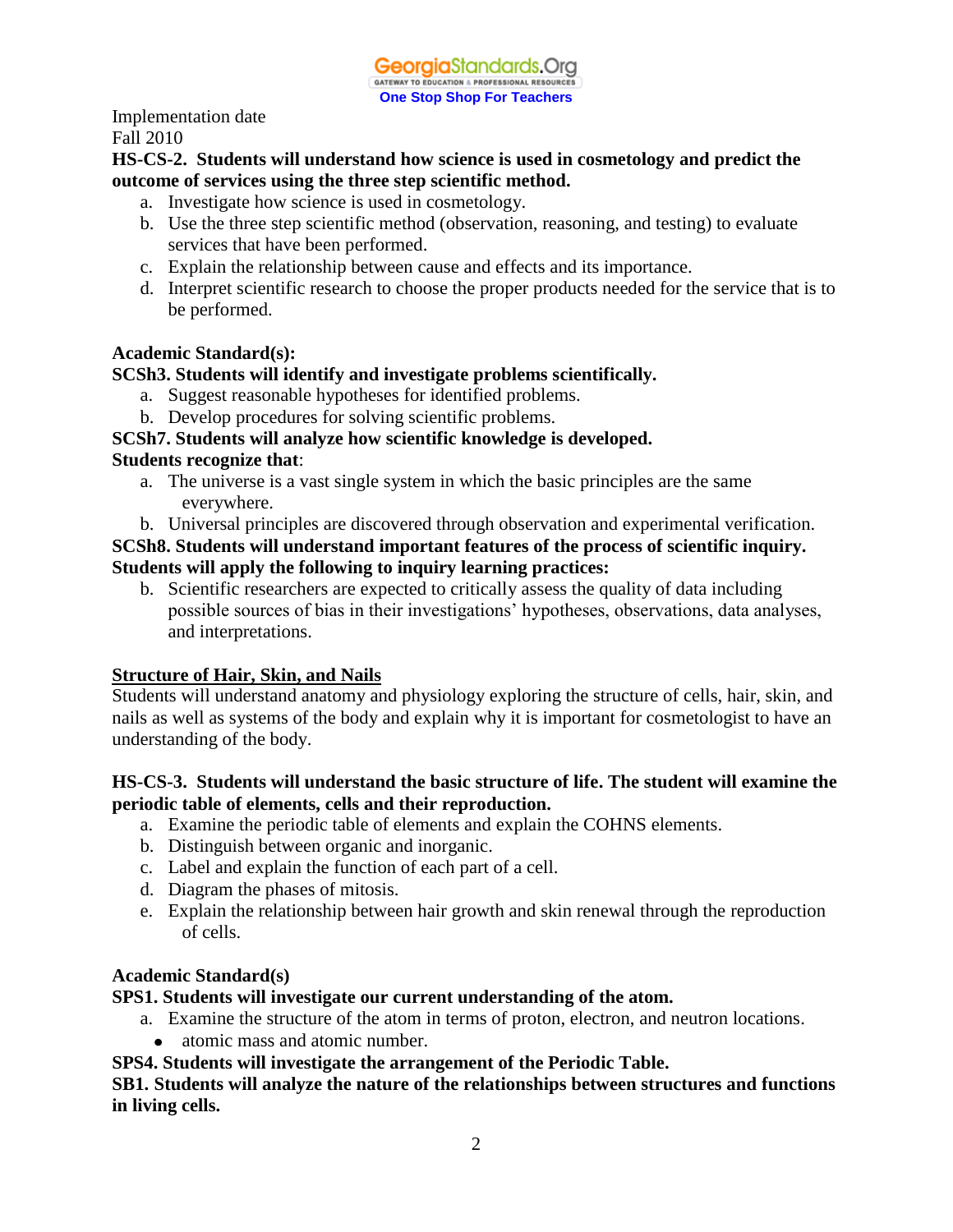#### **HS-CS-4. Students will demonstrate knowledge of anatomy as it relates to bone structure and muscle contours in haircutting, facial and shampooing services.**

- a. Describe the importance of anatomy and physiology in the cosmetology profession.
- b. Define tissues and name the types of tissues found in the body.
- c. Demonstrate the proper massage procedures in manicure, pedicures, facial massage and shampooing services.
- d. Discriminate between different facial bone structures and muscle contours as it relates to haircutting, facials and make-up.
- e. Diagram the muscular system, explain the types of muscle tissue and the parts of the muscle.
- f. Define voluntary and involuntary muscles.
- g. Demonstrate the stimulation of muscle including massage, electrical current, light and heat rays, nerve impulses and chemicals.
- h. Explain the importance of the skeletal system, label the bones.
- i. Compare and contrast the 10 main body systems and their basic functions.

# **Academic Standard(s)**

# **SAP1. Students will analyze anatomical structures in relationship to their physiological functions.**

- a. Apply correct terminology when explaining the orientation of body parts and regions.
- b. Investigate the interdependence of the various body systems to each other and to the body as a whole.
- d. Relate cellular metabolism and transport to homeostasis and cellular reproduction.
- e. Describe how structure and function are related in terms of cell and tissue types.

**SAP2. Students will analyze the interdependence of the integumentary, skeletal, and muscular systems as these relate to the protection, support and movement of the human body.**

- a. Relate the structure of the integumentary system to its functional role in protecting the body and maintaining homeostasis.
- b. Explain how the skeletal structures provide support and protection for tissues, and function together with the muscular system to make movements possible.

#### **SAP3. Students will assess the integration and coordination of body functions and their dependence on the endocrine and nervous systems to regulate physiological activities.**

- a. Interpret interactions among hormones, senses, and nerves which make possible the coordination of functions of the body.
- c. Describe how the body perceives internal and external stimuli and responds to maintain a stable internal environment, as it relates to biofeedback.

# **SAP4. Students will analyze the physical, chemical, and biological properties of process systems as these relate to transportation, absorption and excretion, including the cardiovascular, respiratory, digestive, excretory and immune systems.**

- a**.** Describe the chemical and physical mechanisms of digestion, elimination, transportation, and absorption within the body to change food and derive energy.
- e. Describe the effects of aging on body systems.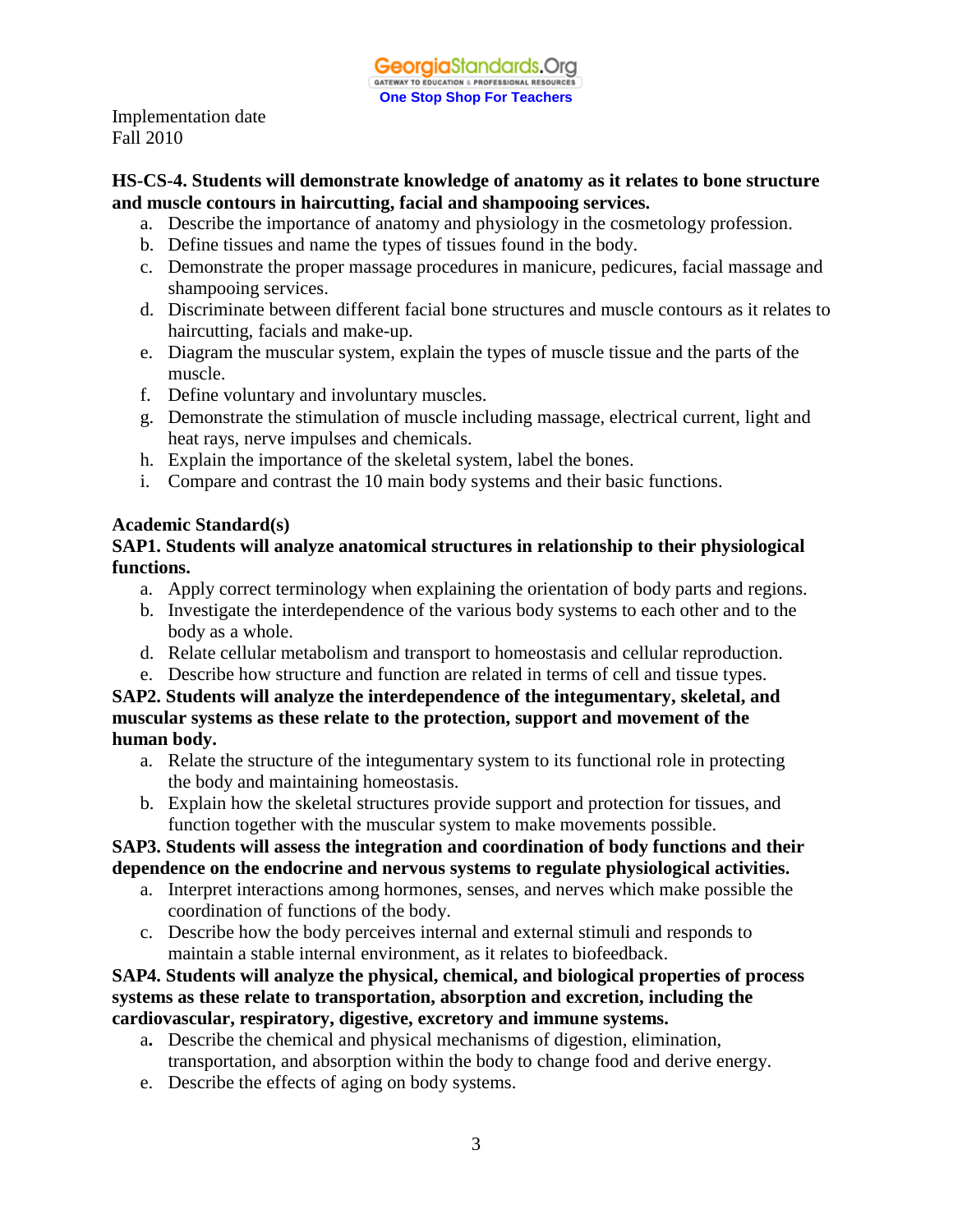Implementation date

Fall 2010

**HS-CS-5. Students will understand bacteriology, disease, infection, and be able to demonstrate safety precaution to reduce the risks of bloodborne pathogens.**

- a. Describe the two types of bacteria: pathogenic and nonpathogenic.
- b. Examine where people come into contact with bacteria.
- c. Label the classification of bacteria; cocci, bacilli, and sprilla and explain the illness that relates.
- d. Describe the growth, reproduction, and movement of bacteria.
- e. Compare and contrast bacterial illness and viruses.
- f. Describe Acquired Immune Deficiency Syndrome (AIDS) and Human Immunodeficiency Virus (HIV) and how it is spread. Determine the ways the disease can be spread in a salon setting and the importance of sanitary practices.
- g. Distinguish between local and general infections.
- h. Define contagious and immunity, explain the different types of immunity.

#### **HS-CS-6. Students will understand the structure of the skin and recognize skin disease and be able to refer clients to a physician if needed.**

- a. Label the layers of the skin.
- b. Explain the different types of nerves, (sensory, secretory, and motor) and how the skin is receptive to stimulation.
- c. Define exocrine, endocrine and sebaceous glands explain the purpose.
- d. Explain the role sebum has in keeping the skin healthy through Natural Moisturizing Factor (NMF).
- e. Explain factors that determine the color of the skin.
- f. Investigate the effects of UV, UVC, UVB, UVA rays on the skin and the use of Sun Protection Factor (SPF) to combat harmful rays.
- g. Explain Irritant contact dermatitis and the risk associated with cosmetologist.
- h. Explain Allergic Contact Dermatitis and the risk associated with clients.
- i. Analyze the skin and scalp to determine if there is evidence of skin disorders, diseases, or infections and determine if performing the requested service is advisable.

#### **Academic Standard(s):**

# **SAP3. Students will assess the integration and coordination of body functions and their dependence on the endocrine and nervous systems to regulate physiological activities.**

- a. Interpret interactions among hormones, senses, and nerves which make possible the coordination of functions of the body.
- c. Describe how the body perceives internal and external stimuli and responds to maintain a stable internal environment, as it relates to biofeedback.

# **SAP4. Students will analyze the physical, chemical, and biological properties of process systems as these relate to transportation, absorption and excretion, including the cardiovascular, respiratory, digestive, excretory and immune systems.**

- a**.** Describe the chemical and physical mechanisms of digestion, elimination, transportation, and absorption within the body to change food and derive energy.
- e. Describe the effects of aging on body systems.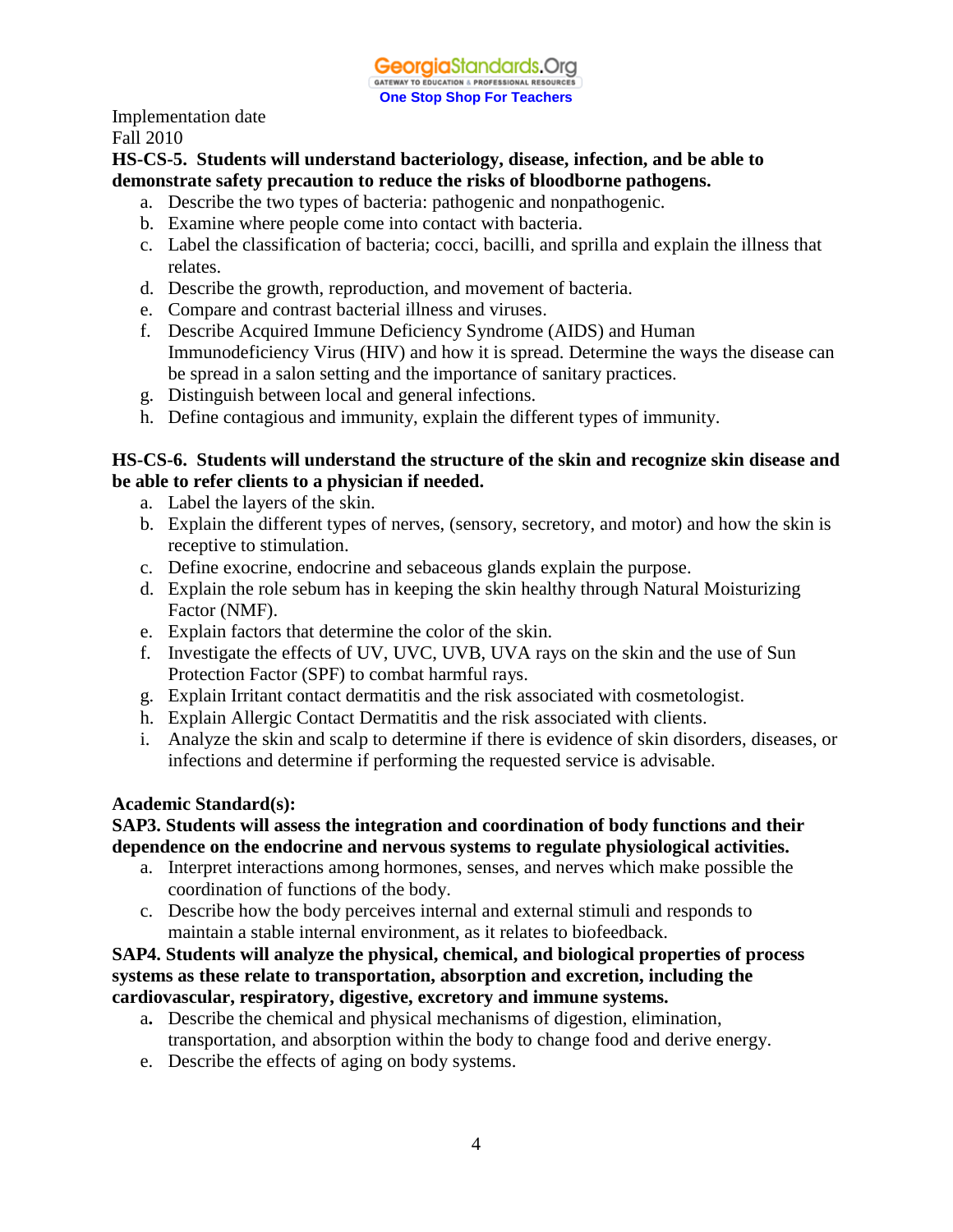**HS-CS-7. Students will understand the structure and properties of the hair. Students will examine normal hair growth and hair loss. This will enable the student to provide information to their client on the proper course of action to take if they experience hair loss.**

- a. Identify the different types of hair. (vellus, terminal, etc.)
- b. Describe the hair growth cycles (anagen, catagen, telogen) phase.
- c. Explain normal and abnormal hair loss as well as the normal growth rate of hair.
- d. Identify the layers of the hair shaft; explain the importance of each layer.
- e. Determine the chemical composition of hair.
- f. Label the hair follicle and explain the purpose of each part.
- g. Examine the protein structure of the hair, the parts of the polypeptide chain.
- h. Explain the purpose of side bonds and how they are broken as well as what effects can be achieved through the breaking of the bonds.
- i. Perform hair and scalp analysis to determine density, texture, porosity.

# **Chemistry**

Students will explore basic chemistry concepts and determine their relation to shampoo, haircolor, styling aids and other chemicals used in the salon. Student will investigate concepts involving solutions, mixtures, and chemical reactions. They will be able to relate these concepts to chemical services performed in the salon.

**HS-CS-8**. Students will be able to use basic chemistry concepts when using chemicals in the salon; they will explain the chemical process of permanent wave procedures and chemical hair relaxer.

- a. Distinguish between the three types of matter.
- b. Compare and contrast physical and chemical change.
- c. Explain how (REDOX) oxidation reaction occurs.
- d. Perform permanent wave and chemical hair processing services to explain the chemical reduction reactions and how it takes place within these services.
- e. Determine the active ingredient and the required processing temperature to achieve optimum results for varies types of hair.
- f. Indentify solutions, mixtures, emulsions and suspensions.
- g. Explain the pH scale, determine the different effects of pH on hair and skin.

#### **Academic Standard(s)**

#### **SC1 Students will analyze the nature of matter and its classifications.**

b. Identify substances based on chemical and physical properties.

**SC5. Students will understand that the rate at which a chemical reaction occurs can be affected by changing concentration, temperature, or pressure and the addition of a catalyst**.

- a. Demonstrate the effects of changing concentration, temperature, and pressure on chemical reactions.
- b. Investigate the effects of a catalyst on chemical reactions and apply it to everyday examples.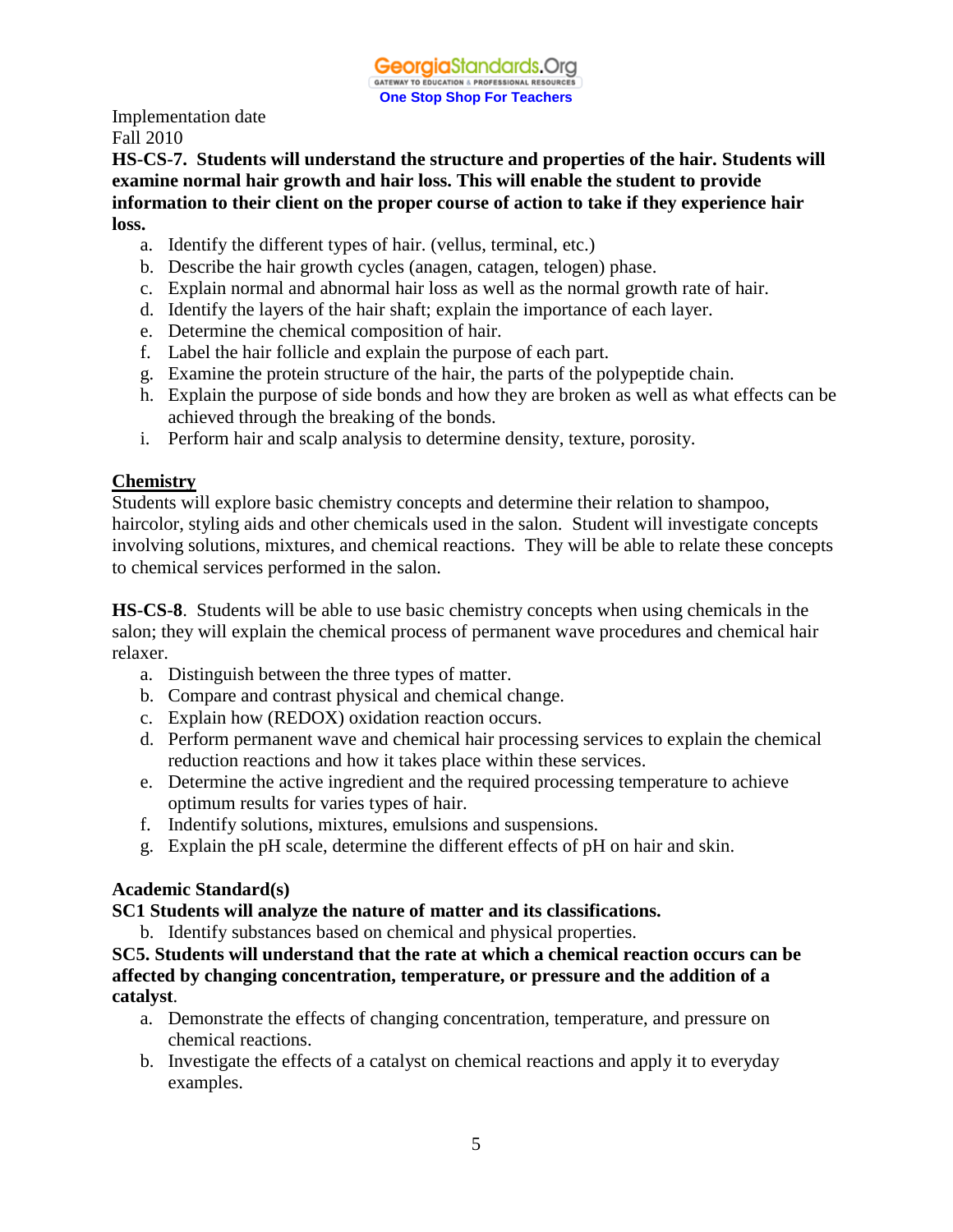# **SC7. Students will characterize the properties that describe solutions and the nature of acids and bases.**

- a. Explain the process of dissolving in terms of solute/solvent interactions:
	- Observe factors that affect the rate at which a solute dissolves in a specific solvent
- b. Compare, contrast, and evaluate the nature of acids and bases:
	- $\bullet$  pH
	- Acid-Base neutralization

# **SPS5. Students will compare and contrast the phases of matter as they relate to atomic and molecular motion.**

- a. Compare and contrast the atomic/molecular motion of solids, liquids, gases and plasmas.
- b. Relate temperature, pressure, and volume of gases to the behavior of gases.

# **SPS6. Students will investigate the properties of solutions.**

- a. Describe solutions in terms of solute/solvent.
- b. Observe factors affecting the rate a solute dissolves in a specific solvent.
- d. Compare and contrast the components and properties of acids and bases.
- e. Determine whether common household substances are acidic, basic, or neutral*.*

### **HS-CS-9. Students will understand the chemistry of shampoo, the roles of the surfactant molecule and investigate the ingredients found in shampoos, conditioners and styling products and how to determine the appropriate product for your client.**

- a. Perform shampooing services and explain the role of the surfactant molecule.
- b. Define surface tension, hydrophilic, lipophilic.
- c. Perform shampoo surfaces using different types of shampoos and examine their results.
- d. Indentify the types of ingredients and their use that are most commonly found in shampoo, conditioner, and styling products and the effects they have on the hair.

# **HS-CS-10. Student will understand the chemical reaction that takes places during haircolor and hair lightener services.**

- a. Explain The Law of Color.
- b. Predict the levels of a variety of hair types before and after a haircolor/hair lightener services is performed.
- c. Determine the natural level of hair and explain the two types of melanin found in the cortical layer.
- d. Describe the chemical reaction that takes place during haircolor/lightening services and the use of an oxidizer at various volumes.

#### **Academic Standard(s)**

**SC5. Students will understand that the rate at which a chemical reaction occurs can be affected by changing concentration, temperature, or pressure and the addition of a catalyst***.* 

a. Demonstrate the effects of changing concentration, temperature, and pressure on chemical reactions.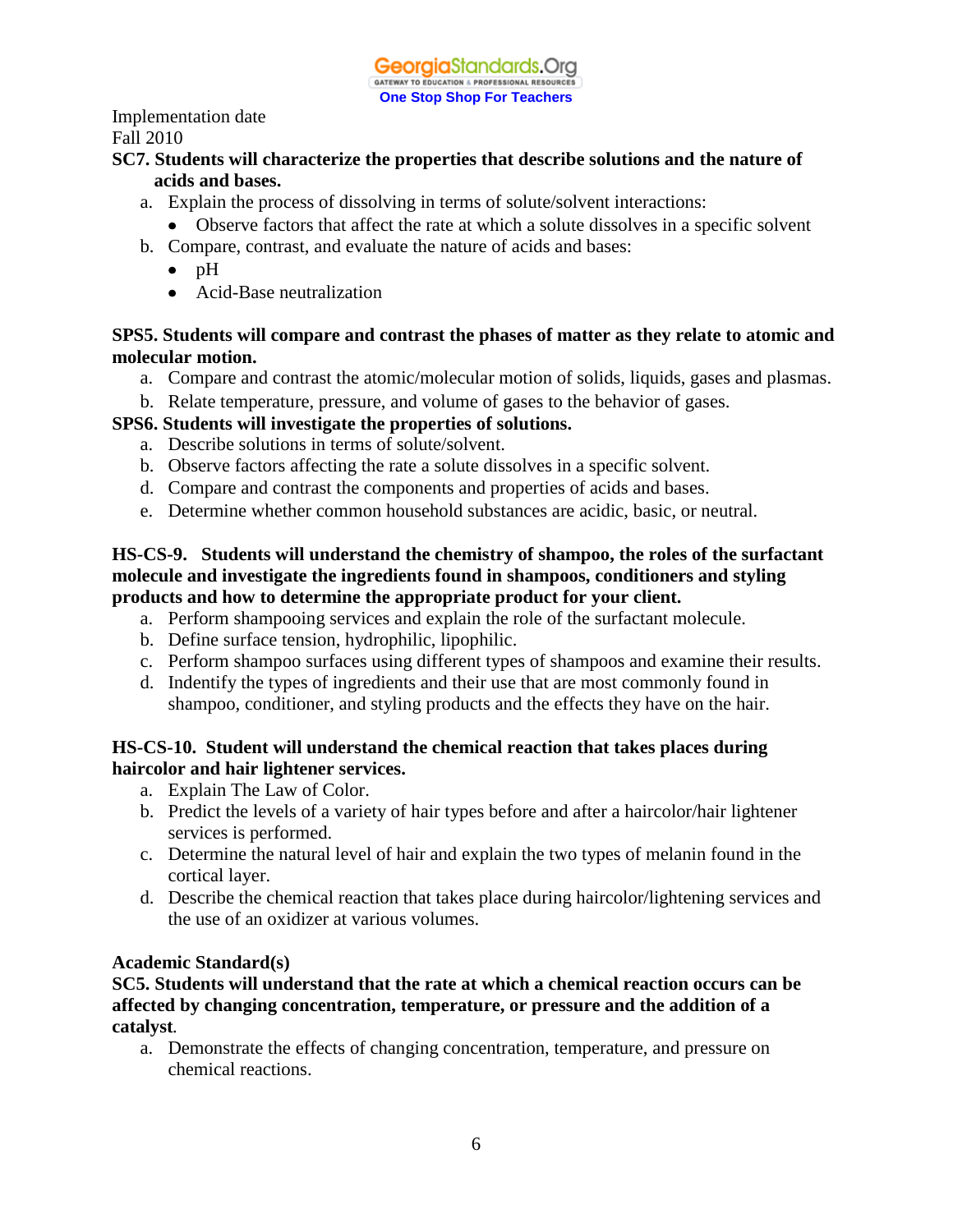> b. Investigate the effects of a catalyst on chemical reactions and apply it to everyday examples.

**HS-CS-11. Students will perform salon services master in previous coursework. They will apply new scientific knowledge and develop an understanding of the benefits having this knowledge.** 

- a. Demonstrate chemical services. (haircolor, chemical texture services, chemical hair relaxers)
- b. Perform facial and skin care services.
- c. Demonstrate massage techniques for the hands, scalp, and feet.
- d. Demonstrate shampoo services.

# **Reading Across the Curriculum**

# **Reading Standard Comment**

After the elementary years, students engage in reading for learning. This process sweeps across all disciplinary domains, extending even to the area of personal they experience text in all genres and modes of discourse. In the study of various disciplines of learning (language arts, mathematics, science, social studies), students must learn through reading the communities of discourse of each of those disciplines. Each subject has its own specific vocabulary, and for students to excel in all subjects, they must learn the specific vocabulary of those subject areas in context.

Beginning with the middle grades years, students begin to self-select reading materials based on personal interests established through classroom learning. Students become curious about science, mathematics, history, and literature as they form contexts for those subjects related to their personal and classroom experiences. As students explore academic areas through reading, they develop favorite subjects and become confident in their verbal discourse about those subjects.

Reading across curriculum content develops both academic and personal interests in students. As students read, they develop both content and contextual vocabulary. They also build good habits for reading, researching, and learning. The Reading Across the Curriculum standard focuses on the academic and personal skills students acquire as they read in all areas of learning.

Students will enhance reading in all curriculum areas by:

- a. Reading in all curriculum areas
	- Read a minimum of 25 grade-level appropriate books per year from a variety of subject disciplines and participate in discussions related to curricular learning in all areas.
	- Read both informational and fictional texts in a variety of genres and modes of discourse.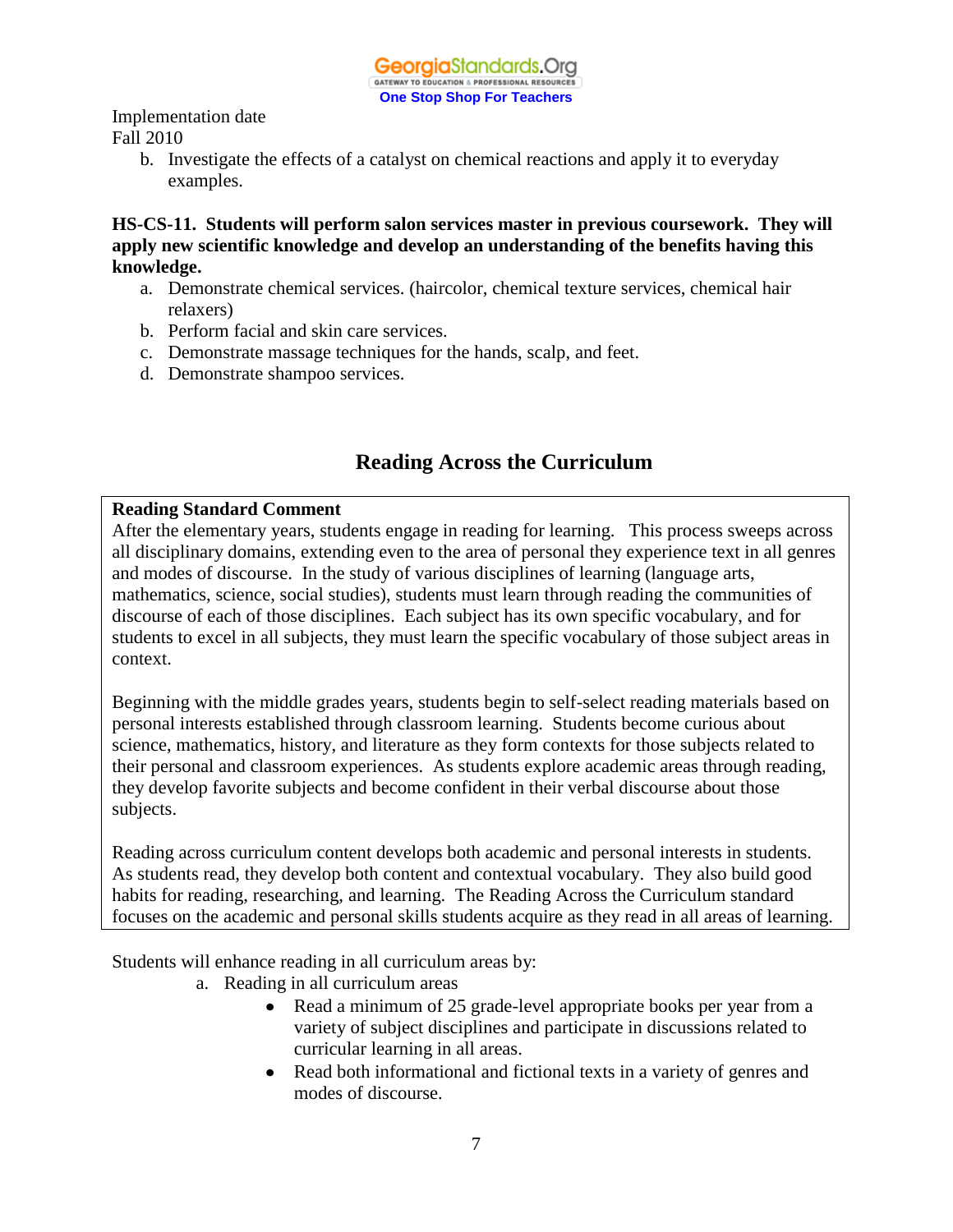**Georgia**Standards.Org GATEWAY TO EDUCATION & PROFESSIONAL RESOURCE **One Stop Shop For Teachers**

Implementation date Fall 2010

- Read technical texts related to various subject areas.
- b. Discussing books
	- Discuss messages and themes from books in all subject areas.
	- Respond to a variety of texts in multiple modes of discourse.
	- Relate messages and themes from one subject area to messages and themes in another area.
	- Evaluate the merit of texts in every subject discipline.
	- Examine author's purpose in writing.
	- Recognize the features of disciplinary texts.
- c. Building vocabulary knowledge
	- Demonstrate an understanding of contextual vocabulary in various subjects.
	- Use content vocabulary in writing and speaking.
	- Explore understanding of new words found in subject area texts.
- d. Establishing context
	- Explore life experiences related to subject area content.
	- Discuss in both writing and speaking how certain words are subject area related.
	- Determine strategies for finding content and contextual meaning for unknown words.

# **CTAE Foundation Skills**

The Foundation Skills for Career, Technical and Agricultural Education (CTAE) are critical competencies that students pursuing any career pathway should exhibit to be successful. As core standards for all career pathways in all program concentrations, these skills link career, technical and agricultural education to the state's academic performance standards.

The CTAE Foundation Skills are aligned to the foundation of the U. S. Department of Education's 16 Career Clusters. Endorsed by the National Career Technical Education Foundation (NCTEF) and the National Association of State Directors of Career Technical Education Consortium (NASDCTEc), the foundation skills were developed from an analysis of all pathways in the sixteen occupational areas. These standards were identified and validated by a national advisory group of employers, secondary and postsecondary educators, labor associations, and other stakeholders. The Knowledge and Skills provide learners a broad foundation for managing lifelong learning and career transitions in a rapidly changing economy.

**CTAE-FS-1 Technical Skills:** Learners achieve technical content skills necessary to pursue the full range of careers for all pathways in the program concentration.

#### **CTAE-FS-2 Academic Foundations:** Learners achieve state academic